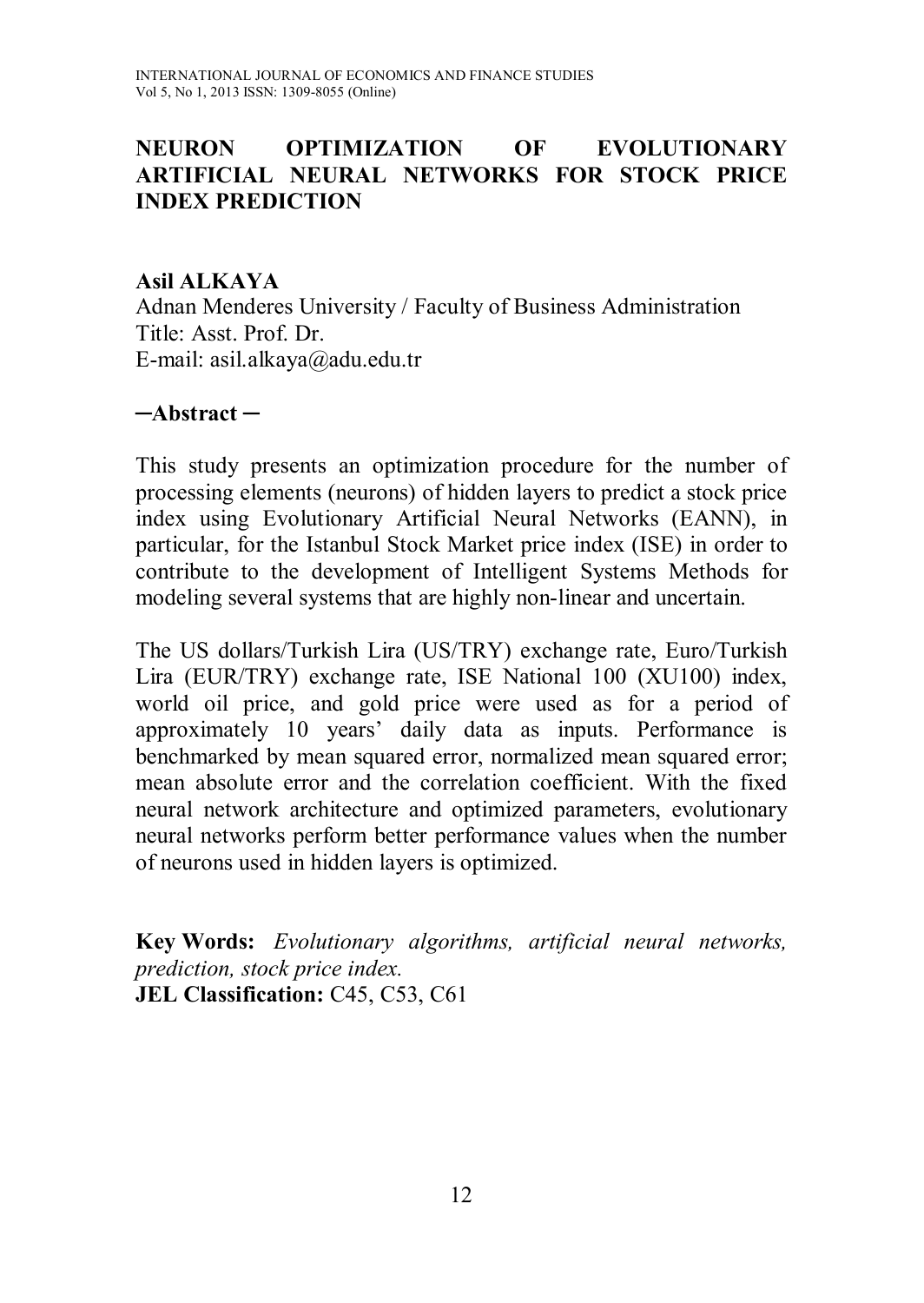# **1. INTRODUCTION**

Neural networks are a hill climbing search. As such, they are subject to the pitfalls of getting stuck on local features of the solution space. Neural networks use an error calculation to compute a gradient to direct the search; such as the backpropagation network. These methods require smooth, continuous activation functions in order to derive gradient information.

Evolutionary (genetic) algorithms do not perform direct calculation of gradients. Instead, they focus on blanketing the search space with potential solutions. This results in a far more global search which is much less likely to succumb to local features of the solution space. These advantages give evolutionary algorithms a much wider range of options; an evolutionary algorithm might use linear thresholds, splines, or product units where traditional neural networks might require a smooth sigmoid function. Further, computation of gradients in the more complex neural networks, such as recurrent networks, can be quite costly. EAs do not require these expensive calculations.

# **2. EVOLUTIONARY ARTIFICAL NEURAL NETWORKS**

Traditional artificial neural networks based on backpropagation algorithms have some limitations. At first, the architecture of the artificial neural networks is fixed and a designer needs much knowledge to determine it. Also, error function of the learning algorithm must have a derivative. Finally, it frequently gets stuck in local optima because it is based on gradient-based search without stochastic property. While the underlying algorithms may be relatively simple; network parameters such as learning rate, momentum, initial weights, number of layers, and number of units per hidden layer play a large part in the ability of a particular network to solve a given problem.

Even when selected and implemented by an expert with knowledge both of neural networks and the problem domain, the process is often little better than trial and error. A better way to determine optimal parameter settings for a neural network is required. The goal of apply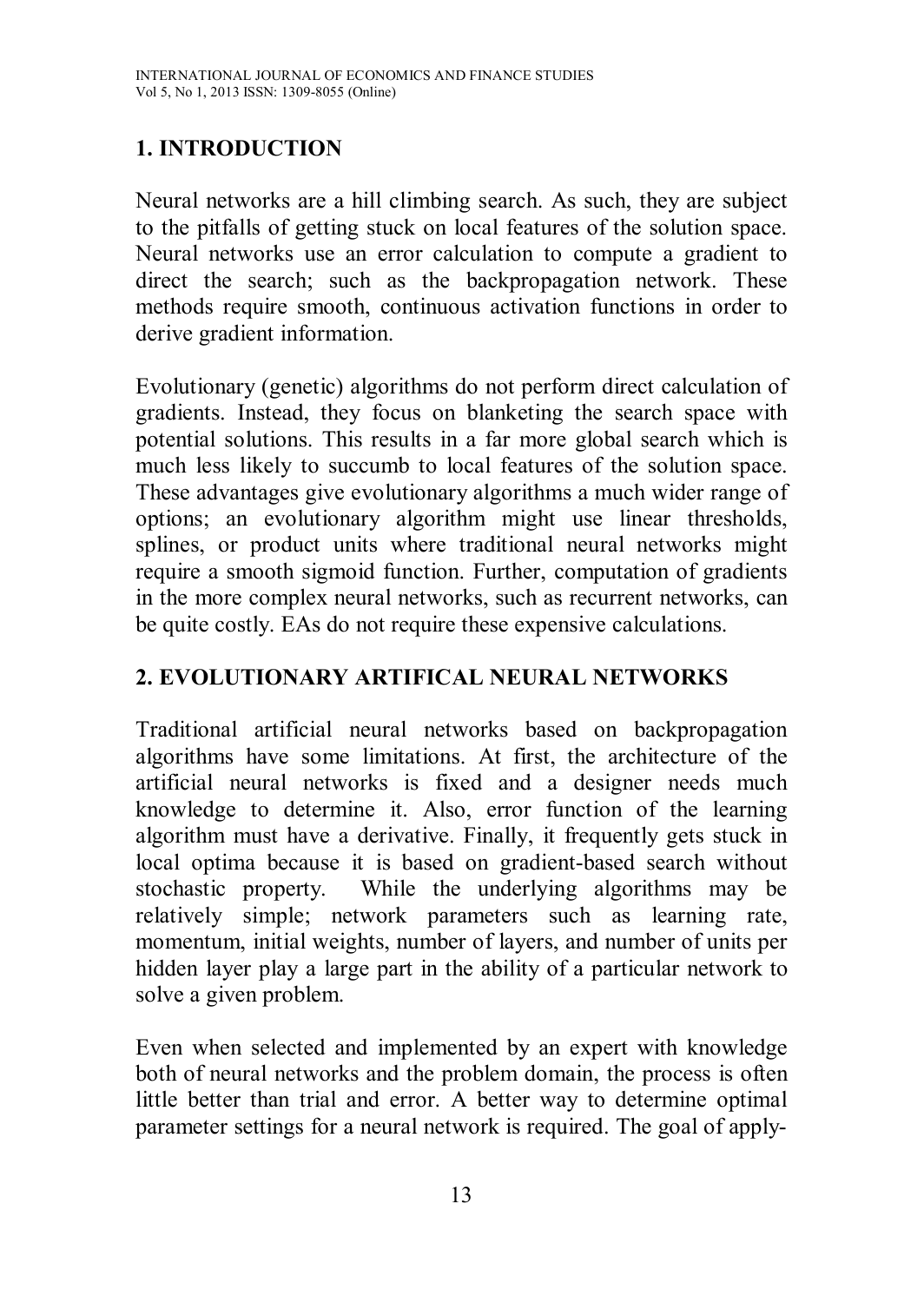ing an evolutionary algorithm is to automate ad hoc process of neural network design.

The main steps for EANN based prediction is as follows:

i. Generate the initial population with multi-layer perceptrons with random weight values in a specified range and specified initial number of hidden layer sizes.

ii. Repeat for n generations:

- Evaluate the new MLP's (individuals): train them using the training set and obtain their fitness according to the number of correct classifications on the validation set and the network size (number of weights).
- Select the s best individuals in the population, according to their fitness, to mate using the genetic operators to obtain the new individuals.
- Replace the s worst individuals in the population by the new ones.

iii. Use the best individual found to obtain the testing error using the test set.



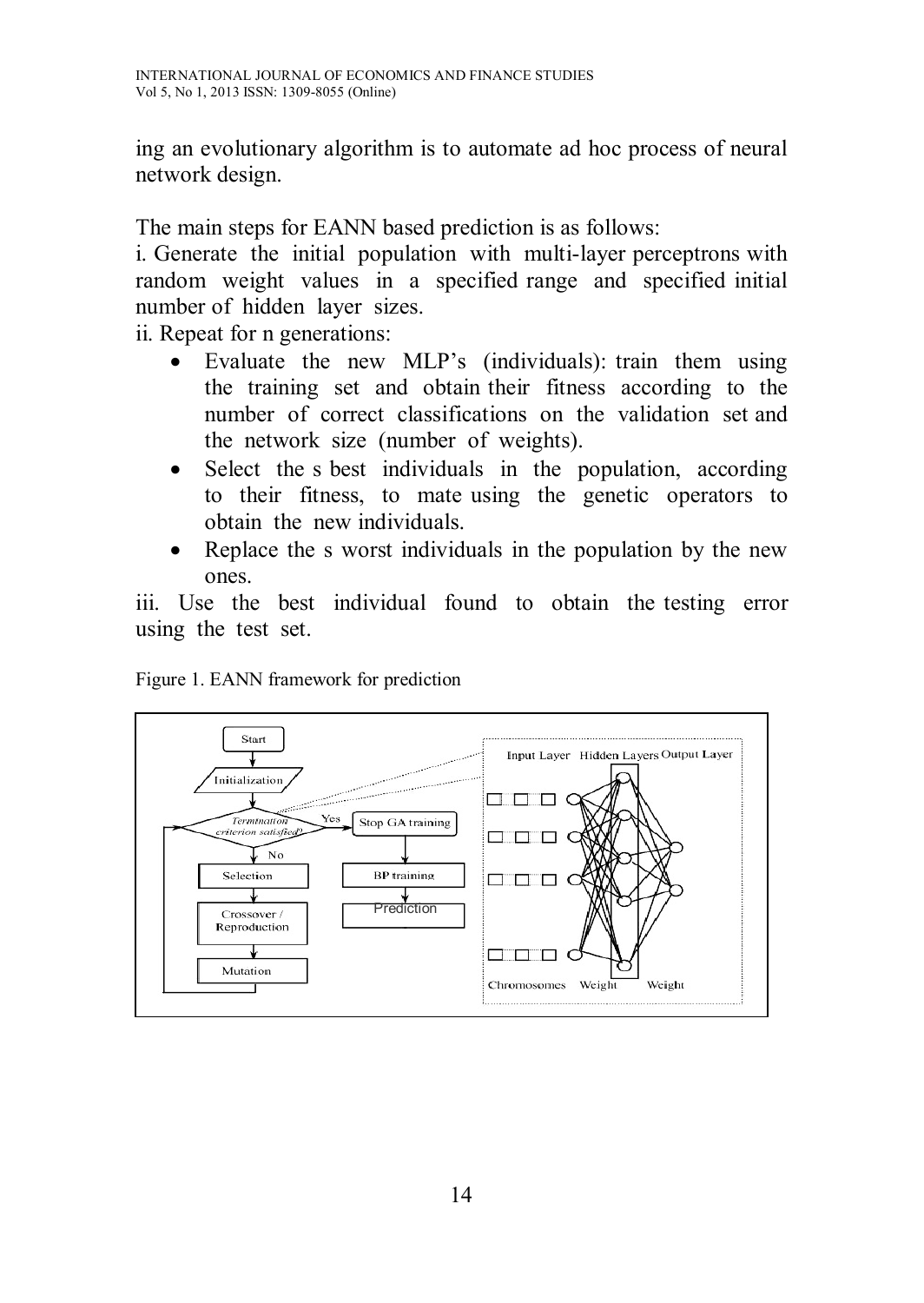

Figure 2. Neuron optimization procedure

The longer the chromosomes the more generations are required. In general, genetic algorithms are inherently slower than backpropagation. This could be expected due to their global search technique compared to the highly directed gradient descent learning of backpropagation. During the EANN prediction process; to identify the neural network parameters, the evolving mechanism is used such as mutation and crossover. Genetic algorithms are used to determine the number of neurons in the hidden layers, the momentum, and the learning rates for minimizing the time and effort required to find the optimal architecture and parameters of the back-propagation algorithm.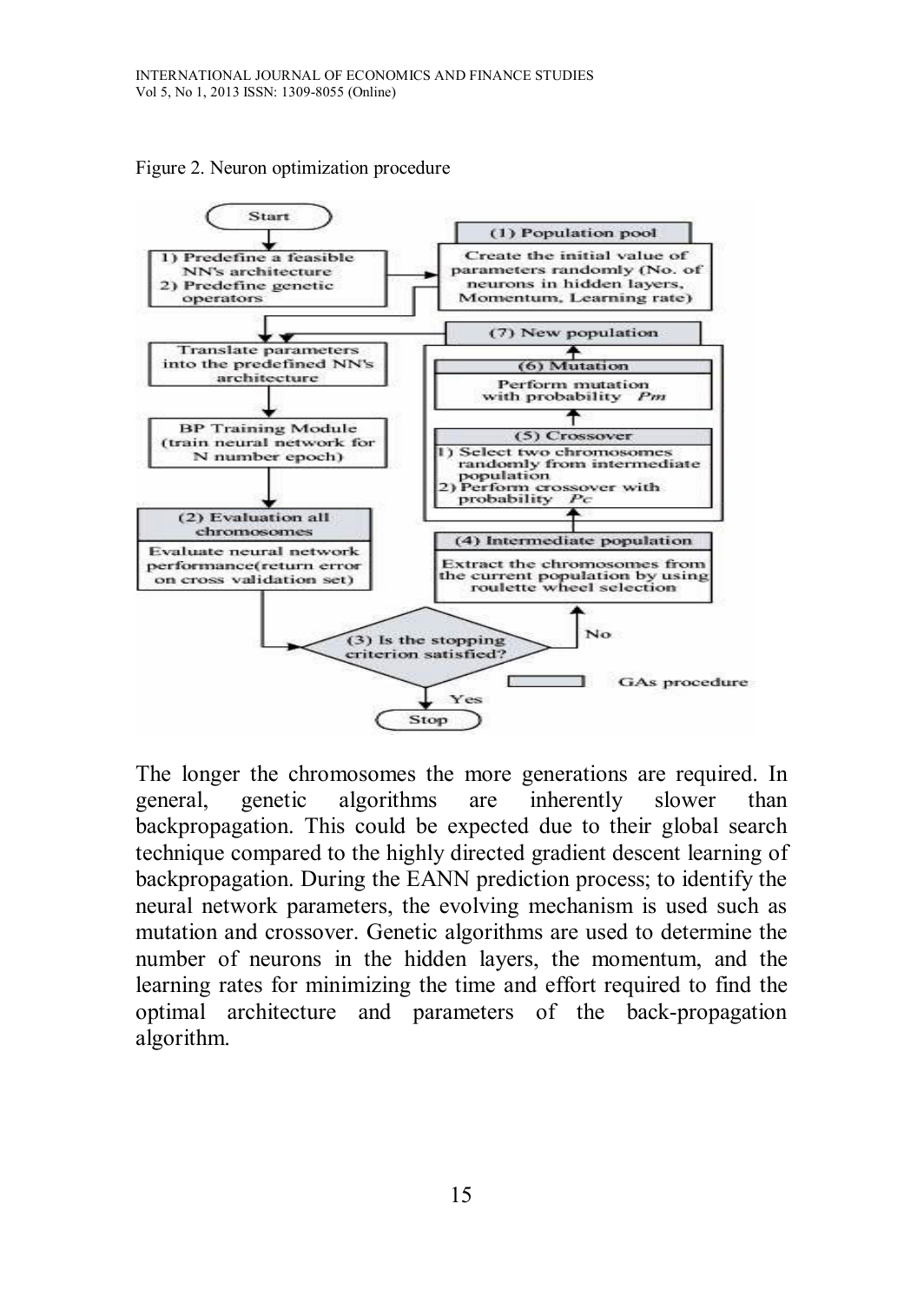# **3. PARAMETERS FOR EANN BASED PREDICTION**

The US dollars/Turkish Lira (US/TRY) exchange rate, Euro/Turkish Lira (EUR/TRY) exchange rate, world oil price, and gold price were used as inputs for predicting Istanbul Stock Market price index. Starting from January 2, 2002 up to February 17, 2012; all the data collected on a daily basis gathering a total number of 10327 exemplars.

The number of hidden layer size is important up to the required level. One hidden layered EANN is not suitable for prediction and also increasing the number of hidden layer causes a big decrease in the training and cross validation subsets' mean accuracy values. For three hidden layered topology, overtraining occurs so that as a universal mapper, two hidden layered topology is the optimum.

The number of chromosomes in the evolutionary algorithm plays an important role on processing time. This parameter is chosen by trial and error. The minimum and average MSE values give opinion about the parameter performance. Because much longer chromosome type causes longer processing times, shorter possible chromosome length should be selected. When the population size was set down from 50 to 20 and the generation number to 1000, the run values were nearly the same. The processing time decreased down from 6,3 to 2,8 hours on average.

The selection of the percentage of the whole raw data to split into training, cross validation and test subset is important. For dataset, there are 2542 exemplars (four inputs as a set) in total. In this study, the splitting percentages are; 60% for training subset (1525 exemplars), 20% for cross validation subset (509 exemplars) and 20% for testing subset (508 exemplars).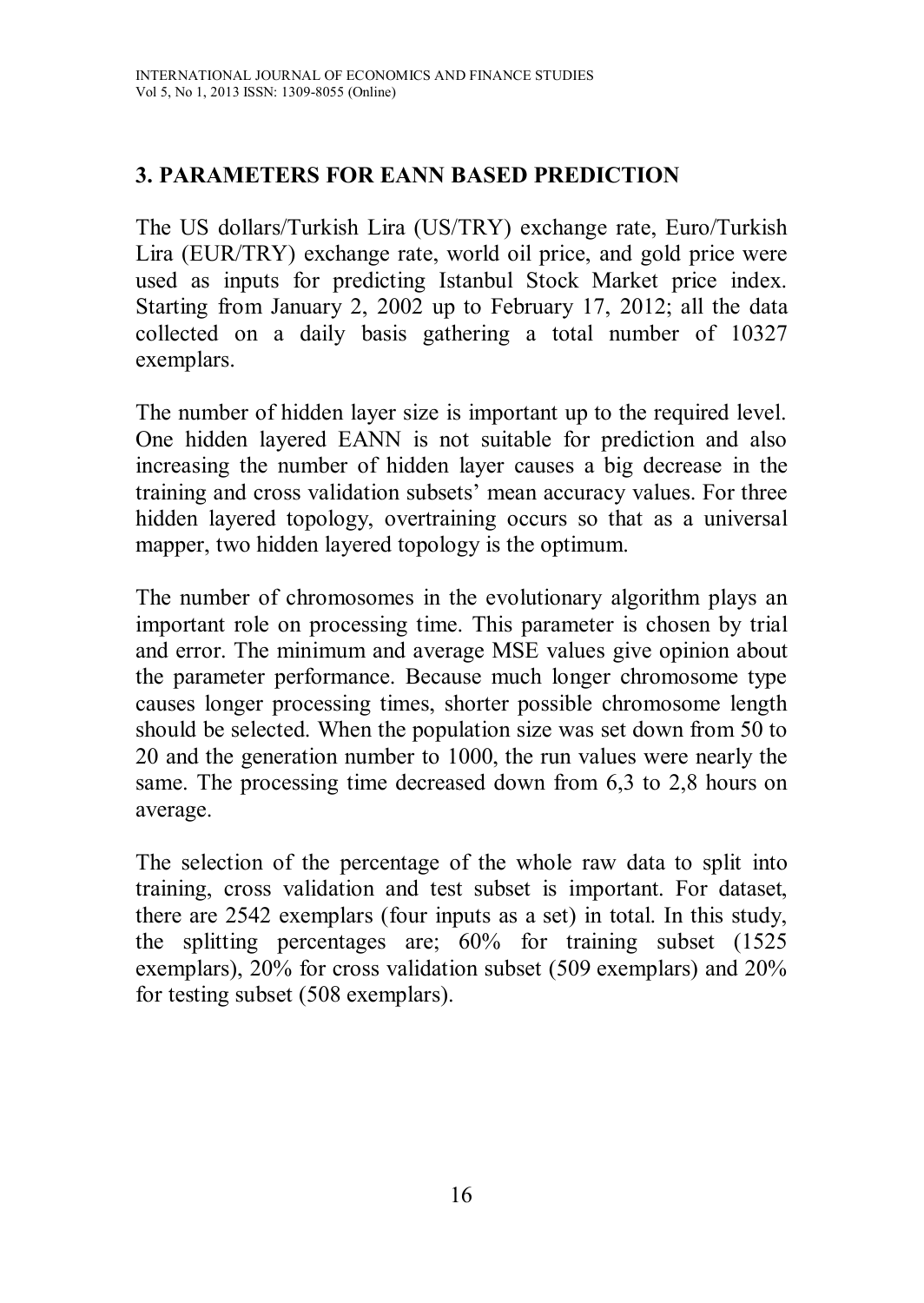

Figure 3. Performance values of EANN for hidden layer 1=30, hidden layer 2=15

For higher values of crossover, crossover=0.9, heuristic mutation is much more efficient than the other mutation types taken into consideration.

Best prediction for the test data is made for crossover=0,5 and mutation=0,3 that has the heuristic crossover type.

#### **3.1 Neuron optimization for hidden layers**

From experiences of the study, due to the termination value of  $1x10^{-5}$ , the optimum number of hidden layers is two and the optimum number of hidden neurons in the hidden layer 1 is 13 and the optimum number of hidden neurons in the hidden layer 2 is 3. At that point, these values for the parameters are found at fixed weight matrix and no genetic operators are implemented to the neural network design.

By embedding the evolutionary algorithm to the network weight space, new neural network architectures are gained in a population pool. New parameters extracted from the genetic operators are put in the proposed neural network and statistical performance values (minimum MSE and average MSE) are taken out. For each genetical scenario, the statistical results are gathered as a performance.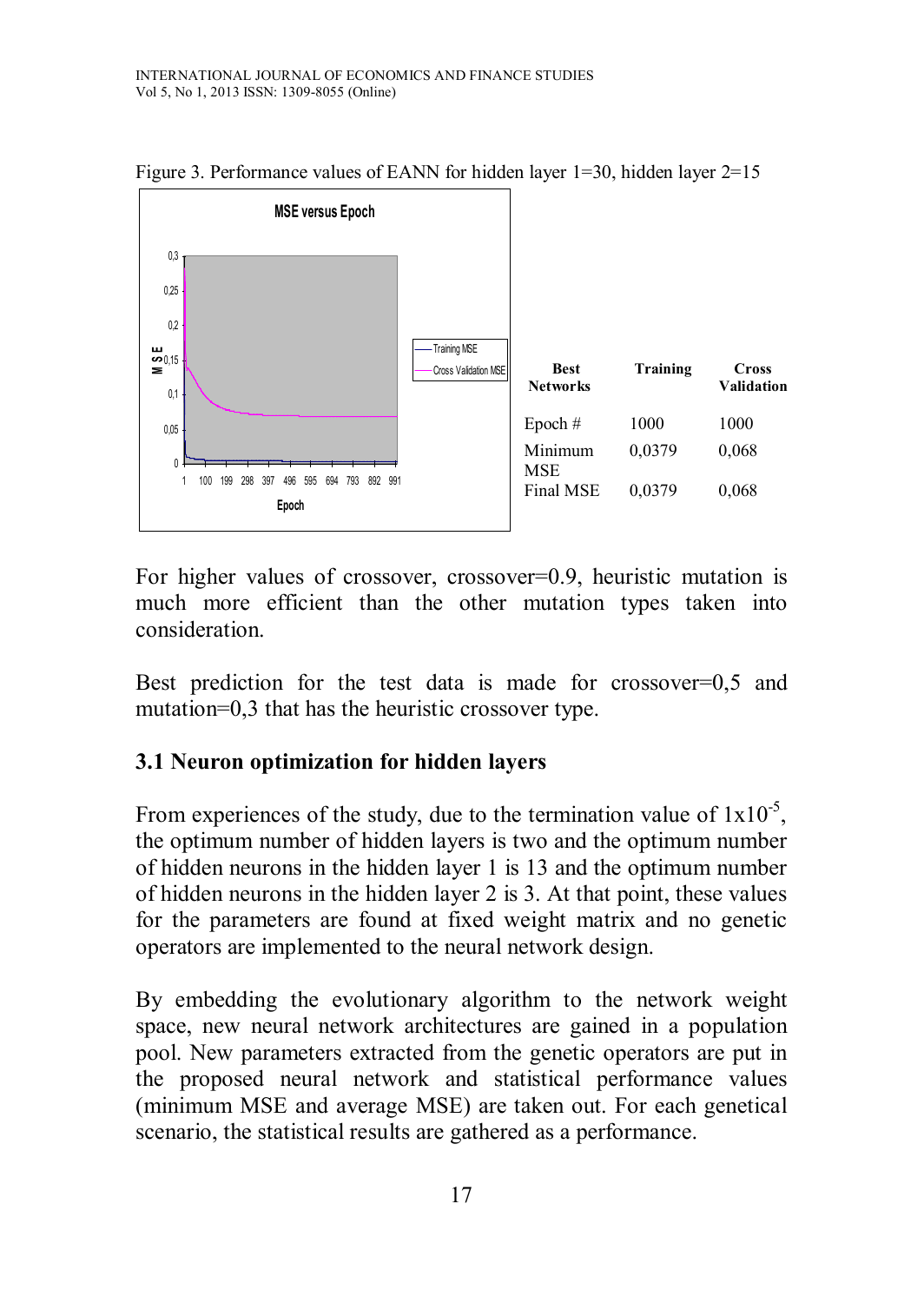

Figure 4. Performance values of EANN for hidden layer 1=13, hidden layer 2=15

Figure 5. Performance values of EANN for hidden layer  $1=13$ , hidden layer  $2=3$ 



As comparing the performances of Figure 3 and Figure 4; by reducing the neurons of hidden layer 1 from 30 to 15, the final MSE values just got 2,11% worse and also reducing the neurons of hidden layer 2 from 15 to 3, the final MSE got 17,41% better for the fitness values of EANN.

Although, as the dimension of hidden layer decreases and fitness values get better, the predicted values got worse due to reduced connection of layers of EANN and the training ability got weak.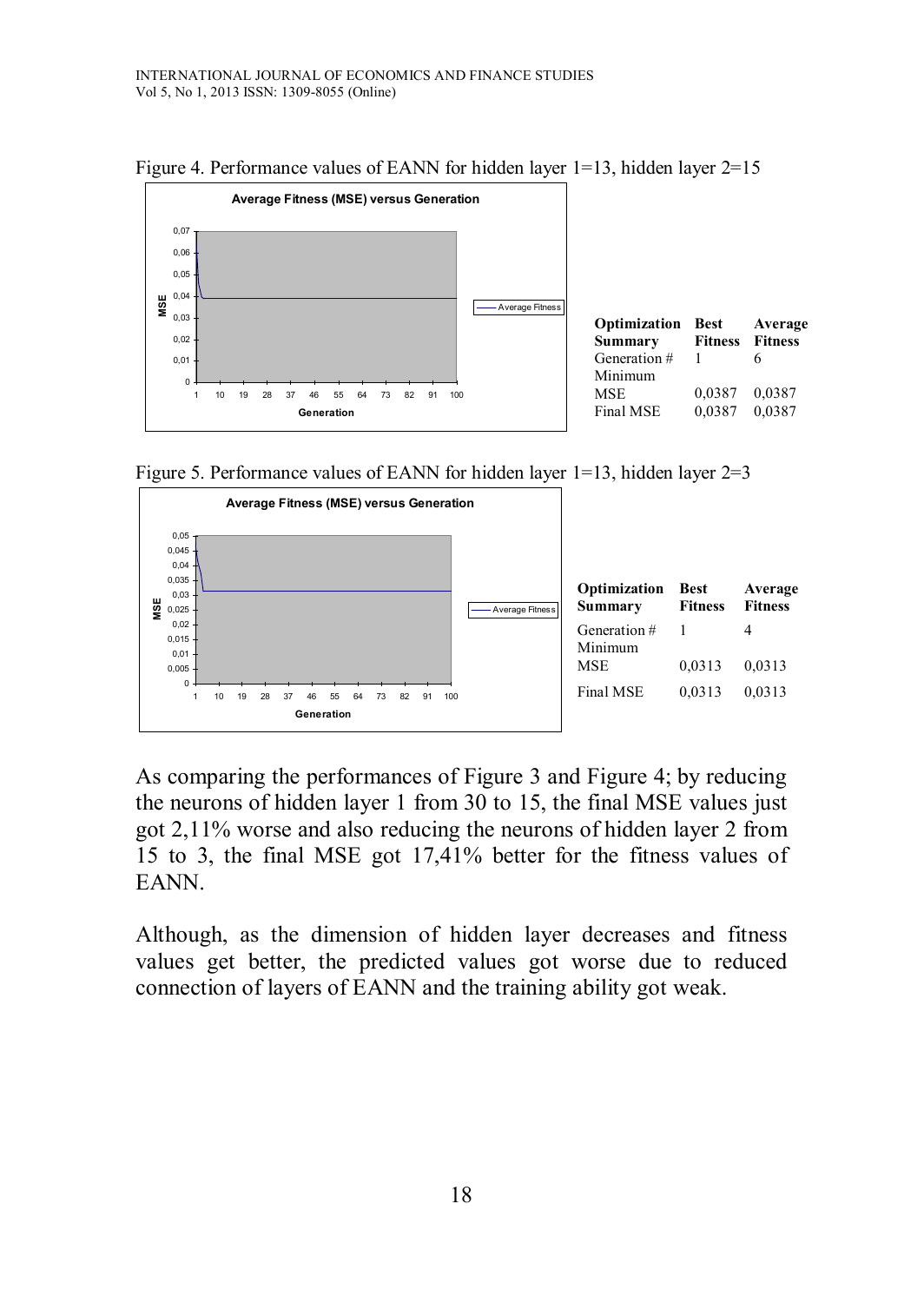Figure 6. Prediction for neuron size=30 for hidden layer 1 and neuron size=15 for hidden layer 2.



Figure 7. Prediction for neuron size=13 for hidden layer 1 and neuron size=3 for hidden layer 2.



MSE of prediction values of Figure 6 is 99613647,75 and MSE of prediction values of Figure 7 is 103259157,6 so that neuron optimized EANN has just 3,66% worse than the former EANN.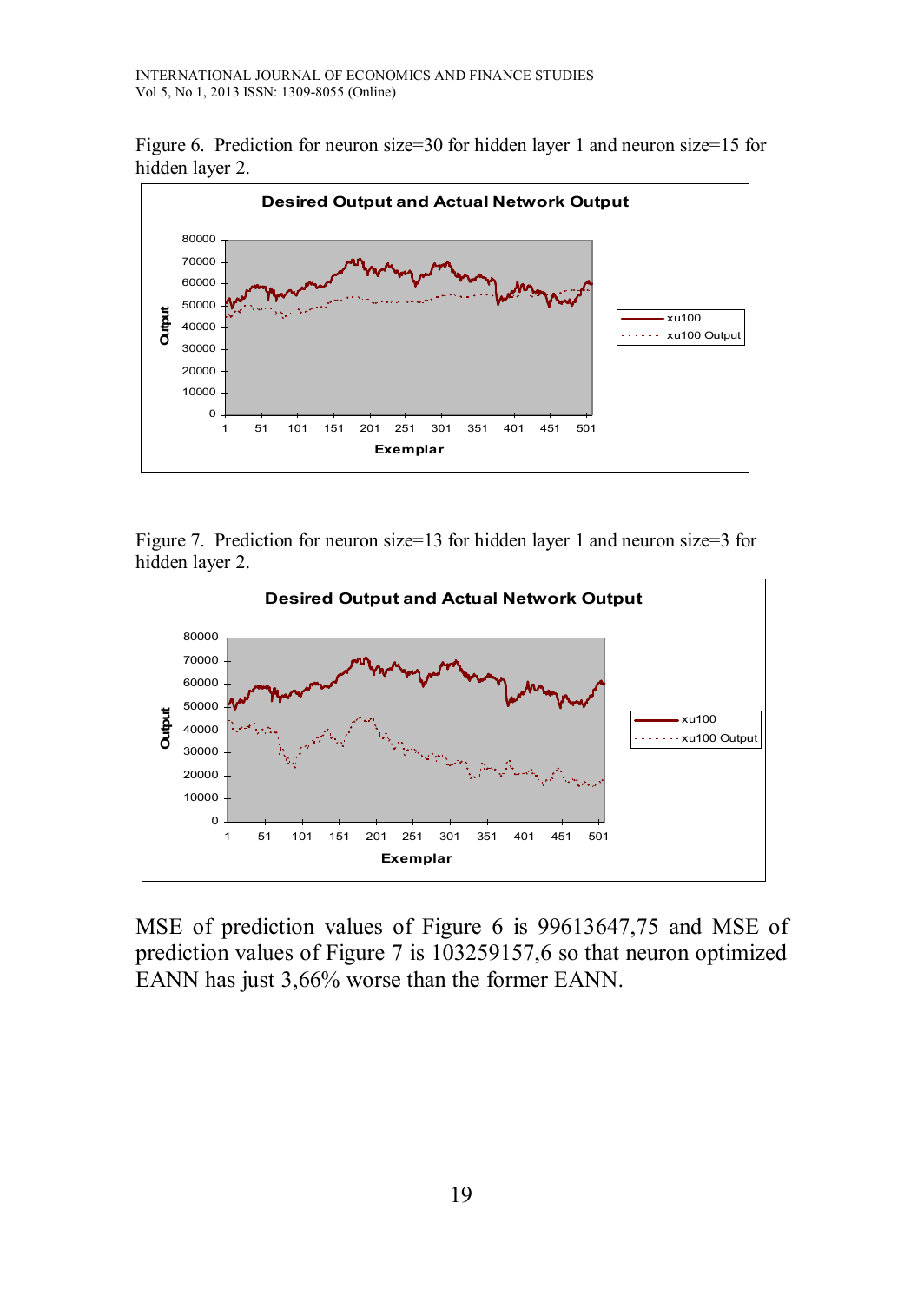## **3. CONCLUSION**

The number of hidden layer size is important up to the required level. But increasing the number of hidden layer more than needed causes a big decrease in the training and cross validation subsets' mean accuracy values. Therefore, two hidden layer is suitable for prediction. Optimized number of neurons for each hidden layer gives advantage of shortened processing time and more accurate performance values but as a trade-off; because the size of EANN gets smaller, training ability lessens and the level of accuracy of prediction gets downwards in a small percentage.

## **BIBLIOGRAPHY**

Alkaya A. & Bayhan, G.M. (2009). The Classification of a Simulation Data of a Servo System via Evolutionary Artificial Neural Networks, *International Conference on Intelligent Computing Proceedings*, pp 48-54.

Ang J.H., Tan K.C. & Al-Mamun A. (2008). Training neural networks for classification using growth probability-based evolution, *Neurocomputing* ,71 3493–3508

Blum, A., (1992). *Neural networks in C++: an object-oriented framework for building connectionist systems*, John Wiley & Sons, Inc., pp. 86-103

Castillo-Valdivieso, P. A., Merelo J. J., & Prieto A. (2002). Statistical Analysis of the Parameters of a Neuro-Genetic Algorithm, *IEEE Transactıons On Neural Networks*, Vol. 13, No. 6.

Fine,T.L. (1999). *Feedforward Neural Network Methodology*, Springer, New York, pp. 129-194

Freitas A. (2002). A Survey of Evolutionary Algorithms for Data Mining and Knowledge, *Advances in Evolutionary Computation, 2002* – Citeseer

Goldberg, D.E.(1989). *Genetic algorithms in search, optimization and machine learning*, Addison-Wesley

Mehrotra, K., Mohan, C. K. & Ranka, S. (1997). *Elements of Artificial Neural Networks*, MIT Press, Cambridge, MA.

Siebel, N. T., Krause, J., & Sommer, G. (2007). Efficient Learning of Neural Networks with Evolutionary Algorithms, *Lecture Notes in Computer Science* , Springer

Stepniewski, S.W. & Keane, A. J. (2006). Topology design of feedforward neural networks by genetic algorithms ,*Lecture Notes in Computer Science*, Springer